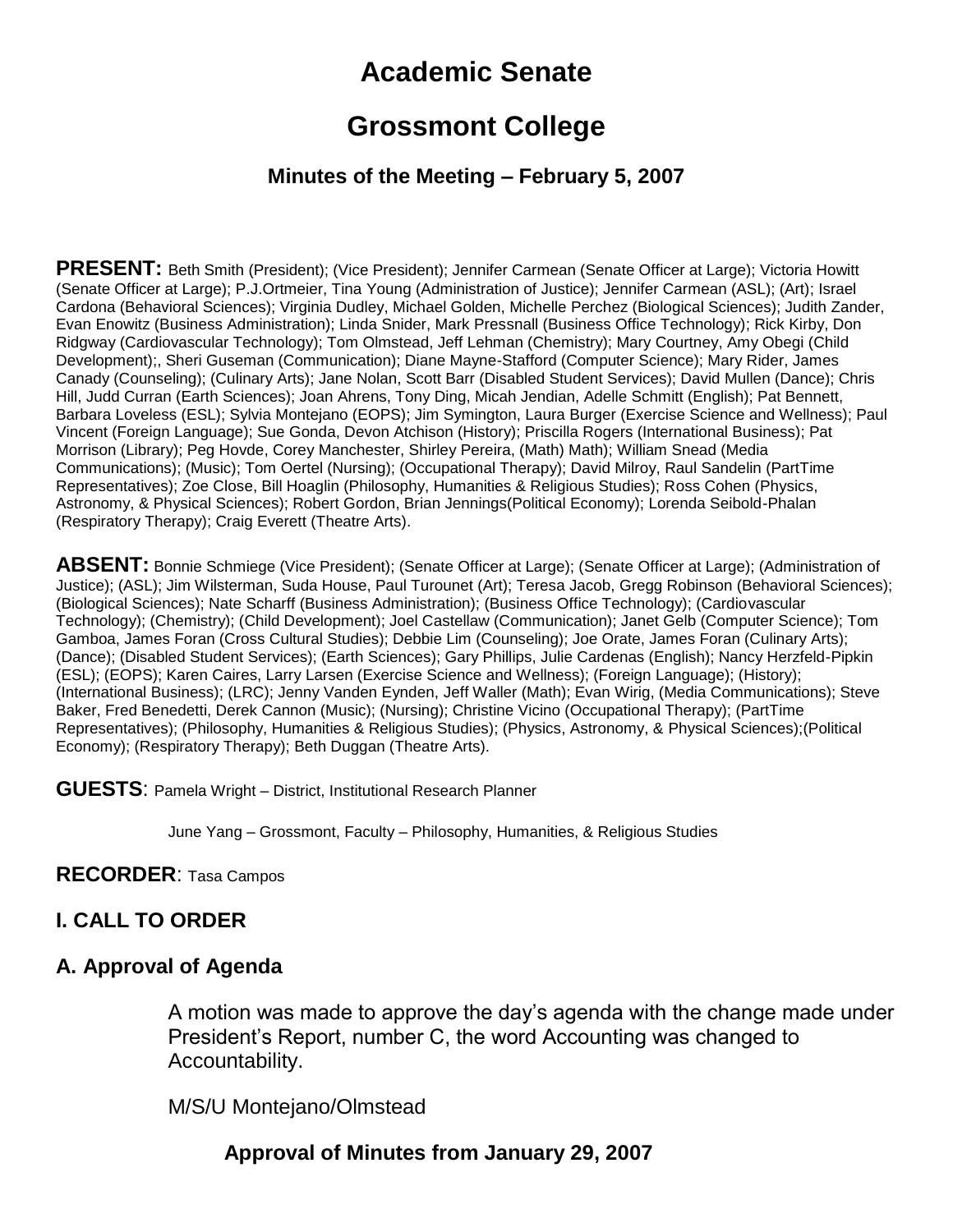A motion was made to approve the January 29, 2007 meeting minutes.

M/S/U Bennett/Vincent

## **II. PRESIDENT'S REPORT**

## **Introduction of Assistant Dean Student Affairs, Agustin Albarran**

Beth welcomed and introduced the newly hired Assistant Dean Student Affairs, Agustin Albarran. Agustin thanked the Senate for inviting him. He informed the group he would be the contact for any discipline questions they may have. Beth stated Agustin would also be representative on the Faculty Rights Task Force currently being developed. There was a brief question and answer time and Agustin shared that if there were any more questions to please feel free to contact him at extension 7601 or his secretary, Kate Thom at extension 7600.

## **Spring 2007 Election Update – Nominations Close**

Beth reported the nominations for the Spring 2007 election will close today. The following list of candidates was reviewed:

Vice President (1 seat) –

Sue Gonda – History

Senate Officer at Large (3 seats) –

Scott Barr – DSPS

Jeff Lehman – Chemistry

Shirley Pereira – Math

Part Time Faculty Senate Officer at Large (1 seat) –

Alan Renga – History

Raul Sandelin – English

Part Time Senate Representative (1 seat) –

Lee Johnson – Math

David Milroy – Foreign Language

Beth asked if there were any more nominations. Jim Symington nominated Laura Burger for Senate Officer at Large. Laura accepted the nomination.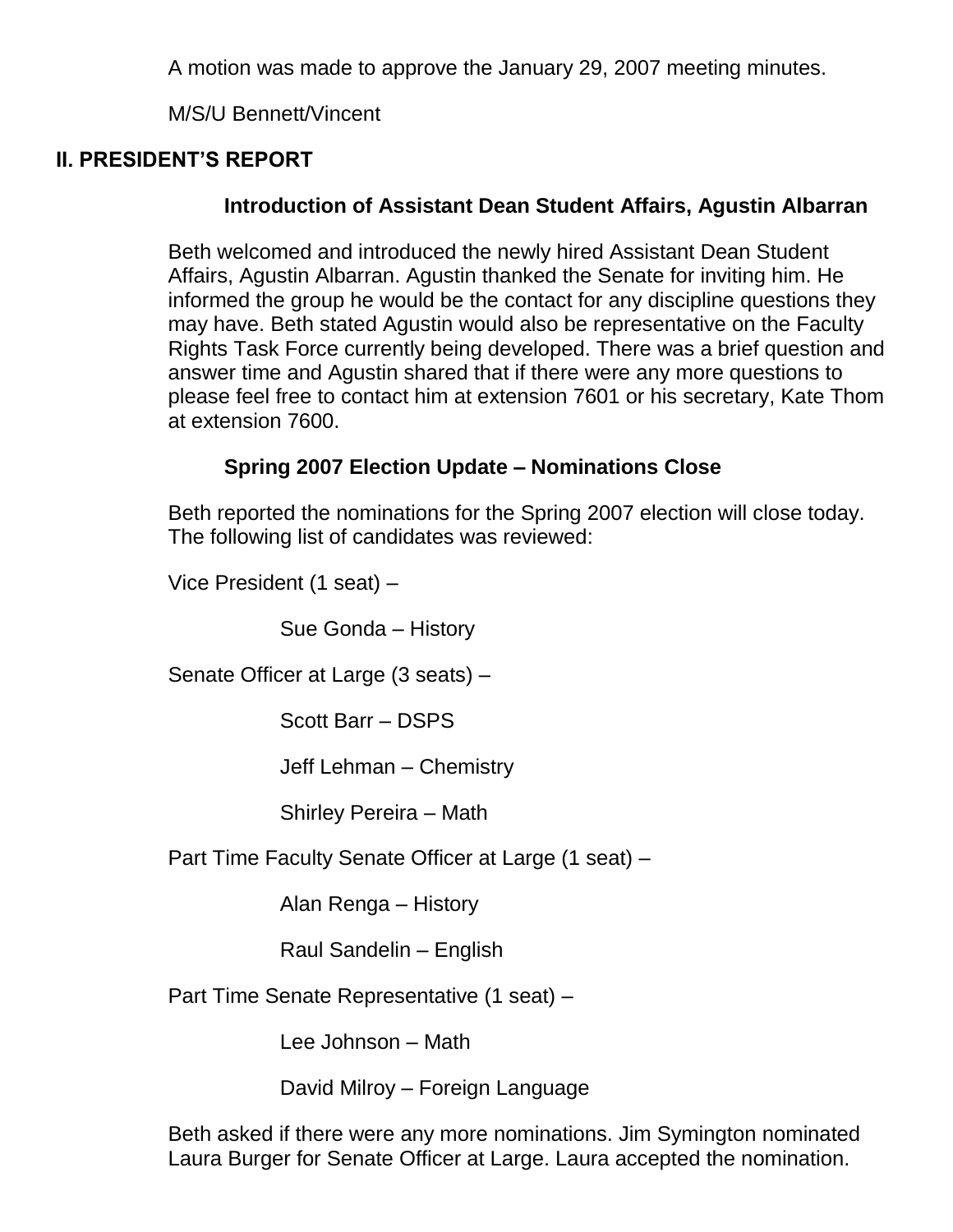Beth asked again if there were any others, there were none. The nominations were called closed. The candidates were asked to submit their candidate statement by Wednesday, February 7. The ballots will be distributed some time early next week. Beth thanked Jane Nolan, Mary Rider, and Michelle Perchez for volunteering to help with the election preparation process.

Suggestions were made to consider using an electronic voting process in the future and having more frequent elections in the future. The costs of facilitating an election with paper ballots make it cost prohibitive to schedule more elections.

Beth shared that the reassigned time request for Chris Hill, incoming Academic Senate President, to attend meetings and get up to date on processes was denied.

### **Accountability Report for Community Colleges – Attachment #1**

Chris Hill reported she had attended a workshop in Anaheim on Accountability Report for Community Colleges (ARCC). The group reviewed a copy of the ARCC 2007 Report: College Level Indicators – College Peer Grouping. The group discussed the following:

Keypoints.

What is AB1417?

Who established the performance framework?

What are the performance categories?

How is our college's performance evaluated?

Category review.

How are the peer groups determined?

How does the information/data affect Grossmont College?

What are the next steps?

How can the report be tied and attached to budget and possible funding?

Chris stated this version is a draft. If you have any additional questions, please contact her or visit the website www.cccco.edu

### **Other**